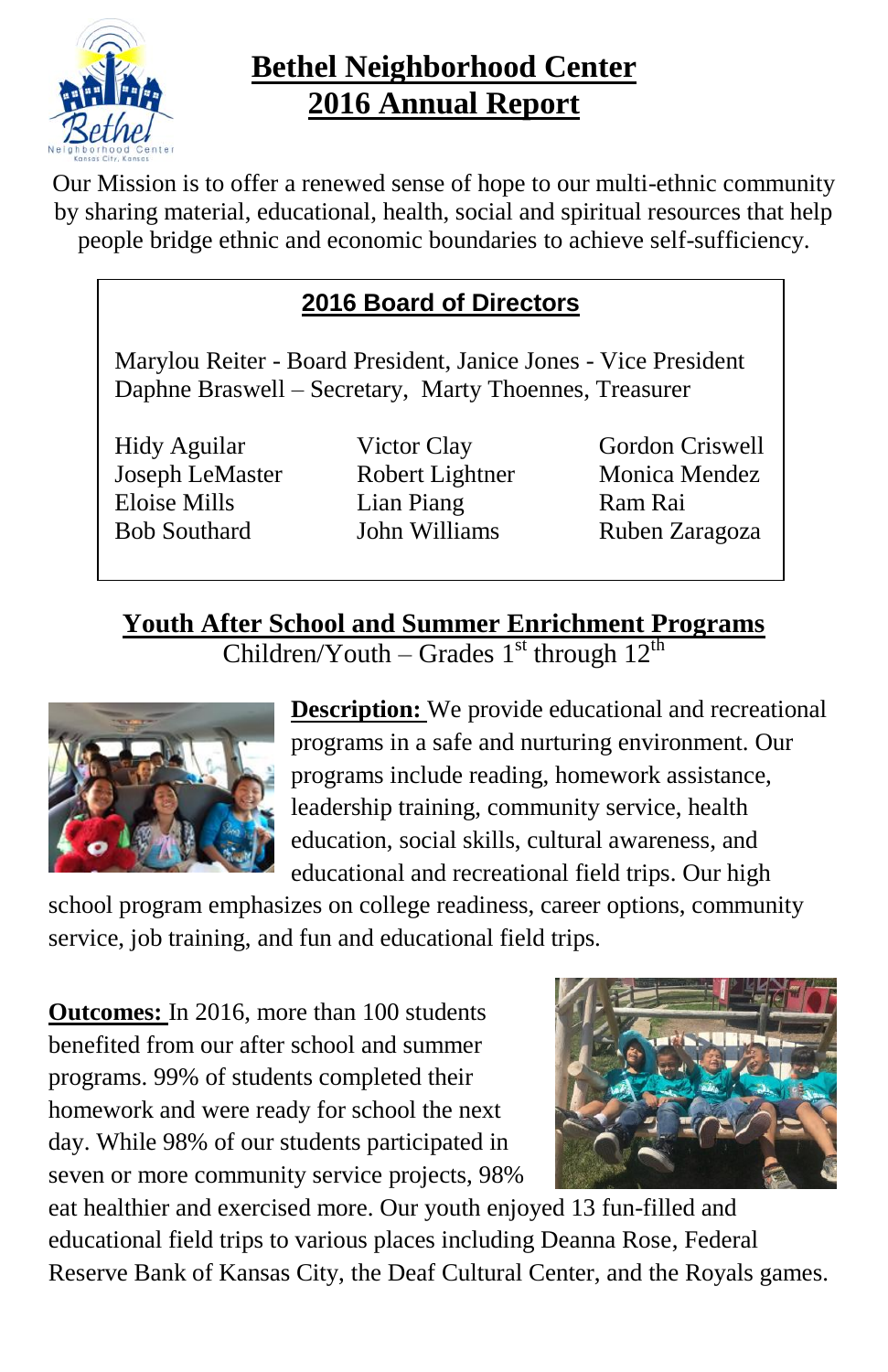## **Senior Program**

Senior adults 60 years and better

**Description:** Our seniors attend lunch Monday-Friday accompanied by programs allowing them to socialize, participate in Bingo, games, music, arts and crafts, Healthy Lifestyle classes, community services and field trips. We have a nurse teaching healthy lifestyles and a visiting nurse who monitors blood pressure/glucose and weight on a monthly basis.



**Outcomes:** In 2016, out of the 29 seniors enrolled, 15 of them attended regularly and 75% of them reported losing body weight and 100% reported



being happier participating in our senior program. They stuffed 475 bone pillows, infant neck pillows and empathy dolls for Children's Mercy Hospital. They enjoyed going to Lake Jacomo, Deanna Rose Farmstead, movies, Jamesport town, and on monthly shopping trips

for necessities. Seniors received 1,366 bags of fresh produce during the year.

## **Food Pantry** Residents of Wyandotte County

**Description:** Our food pantry offers a variety of culturally appropriate foods, baby diapers, wipes and formula to neighborhood residents. We also hand out hygiene products, clothes and other household items when available. Our pantry is stocked with donations from KCK public schools, US Postal Carriers, churches and individuals and in partnership with the Junior League of Wyandotte and Johnson County. A weekly food drop from First Baptist Church of Stilwell, Kansas helps us to distribute more fresh produce and bread to our community.

**Outcomes:** In 2016, we helped more than 10,855 adults, senior citizens and children and handed out more than 80,500 pounds of food. We also provided baby diapers, baby foods, and baby wipes to 718 infants/toddlers; giving out 7,919 baby diapers throughout the year.

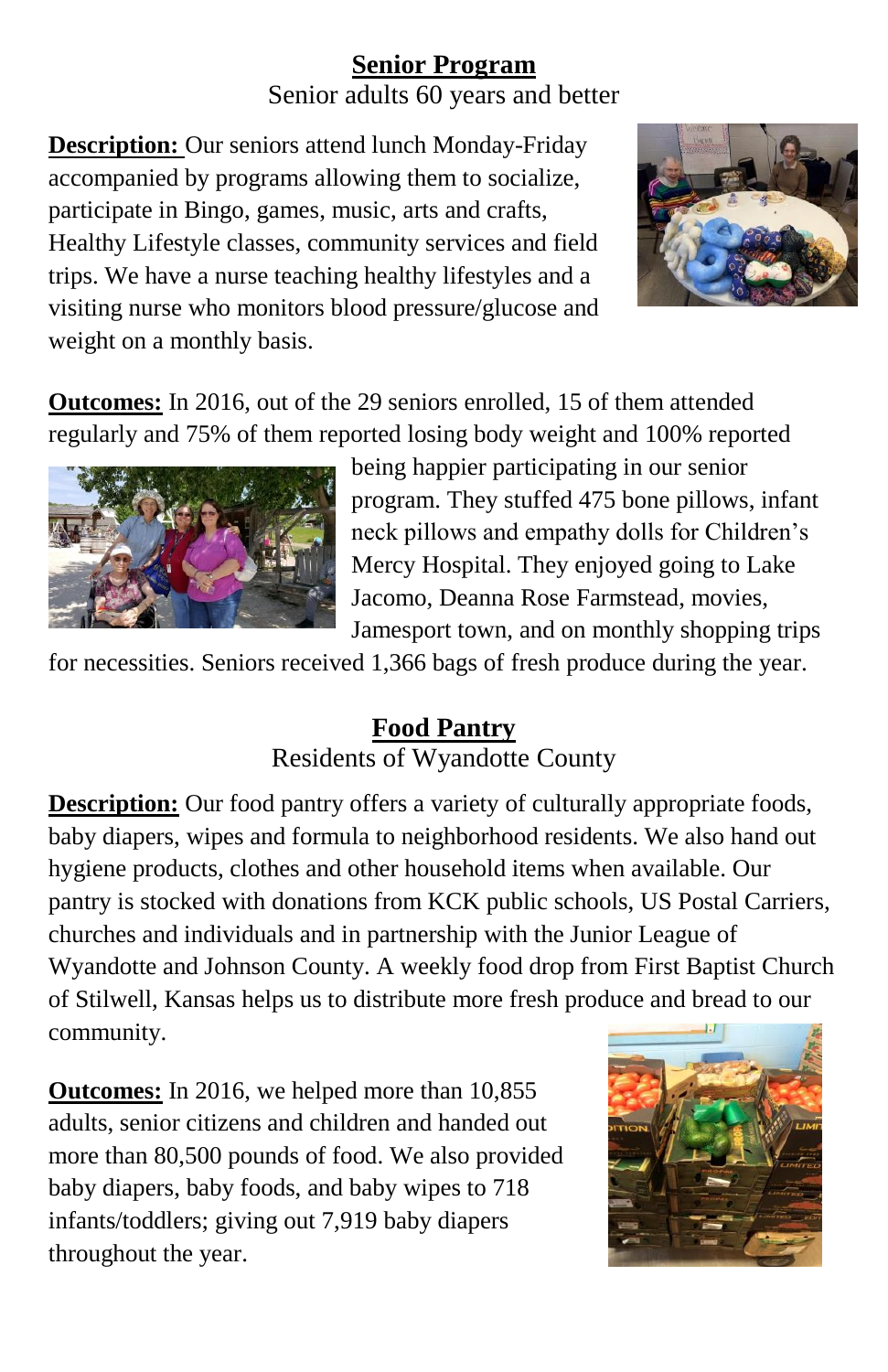#### **Assistance with Language Translation and Notary** Refugees, Immigrants, Economically Disadvantaged

**Description:** Bethel staff members speak more than 10 languages helping us to provide culturally appropriate programs and services to our community. They help in advocacy, filling forms for schools, jobs, and clinics; translation of documents like birth certificates, legal matters, proof of income, authorization forms and much more. A staff notarizes important documents for low-income families.



**Outcome:** Bethel was able to assist 38 individuals translate forms and notarized court paperwork, income letters, permission to travel letters, daycare forms, deeds, and helped in reading and replying important mails.

## **Community Garden**

Immigrants, Newcomers, Refugees



**Description:** The community garden offers space on Bethel's property for families to grow their own vegetables. Many of the vegetables produced were unique varieties and were used in authentic cuisine. Bethel tilled the garden and participating gardeners plant their own seeds and tend to the garden on a regular basis.

The influx of refugees from Burma, Bhutan, Somalia, and Congo in our neighborhood has kept us even busier during the last three years. Because we have bilingual/multilingual staff-members, we are able to provide culturally appropriate help to our neighbors.

**Outcomes:** In 2016, 12 families grew vegetables in the garden until late in the fall and were harvested many times. 100% of our gardeners share excess produce with other families in need and donated to Bethel food pantry as well.

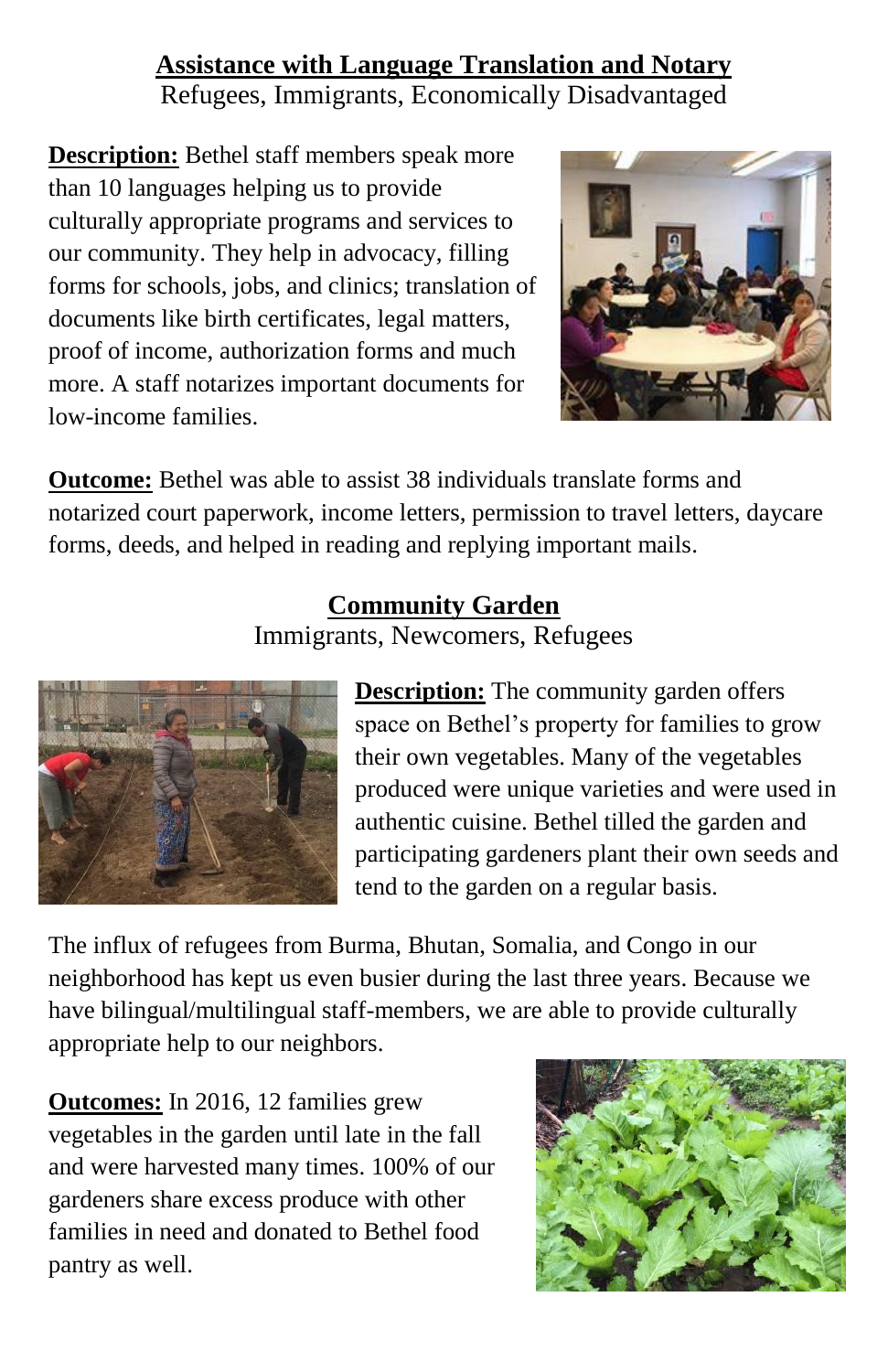#### **ESL/Citizenship Classes** Immigrants, Newcomers, Refugees

**Description:** Adult ESL/Citizenship classes meet weekly for two hours on Mondays and Fridays. They work on conversational English, learn new vocabulary, and listen to, read and learn pronunciation. For immigrants who have lived in the US for five years or more, we have been preparing them to become citizens by teaching the 100 civic questions and answers they have to



know. Voting, the Pledge of Allegiance, and the US history are fascinating to our students. The group rode the Downtown Kansas City, Missouri trolley when it first opened. Bethel provided transportation and advocacy as needed on a case by case basis. Last year, 12 immigrants got their citizenship and they were all very pleased.

## **Friday Night Meal and Worship**

**Description:** For those who like to participate in worship over meal are welcomed on Friday evenings at 5:30 pm. The range of attendance is between 25 and 75. Transportation was made available for those who did not have cars and meal is provided by churches in our area. Produce, eggs, bread etc. were available for families to take home after the service.

## **Bethel Christmas Shop** Bethel Families

**Description:** Bethel offers a Christmas Shop in partnership with Prairie Baptist Church and other churches and individuals, providing gifts and much needed items for low-income families year after year. Families submit their needs list which included request for food, basic needs and other household items.

Families receiving Christmas baskets are asked to attend financial literacy training to help their family.

**Outcomes:** Last December, Bethel helped 75 families, 32 seniors and 100 Bethel youth. There were 34 different churches, Sunday school groups,



businesses, families and individuals had assisted us in providing items for the Christmas baskets. All the families received holiday meat as well.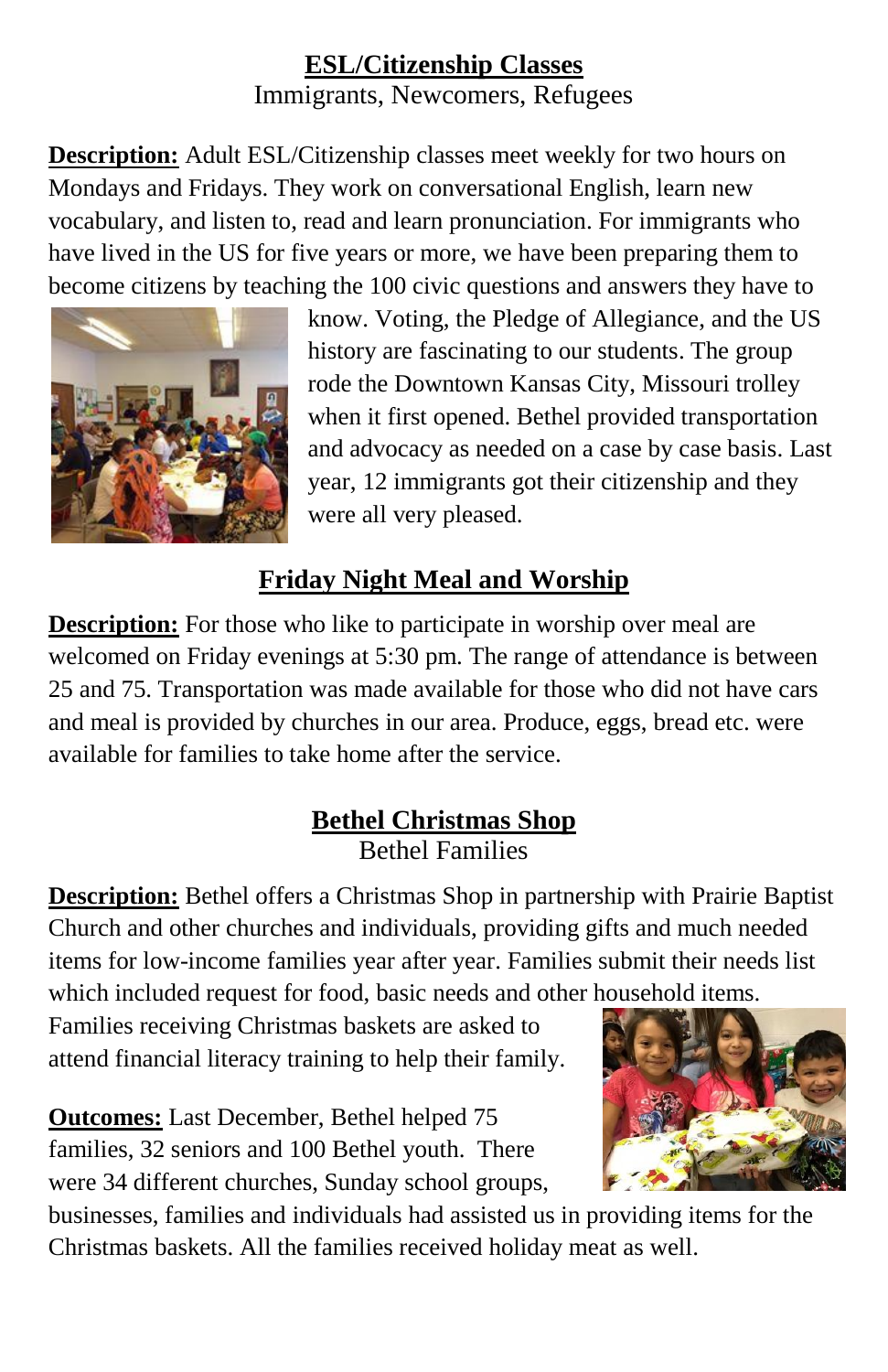#### **Service Breakdown Statistics**

#### **Youth Program Participants**

| Latino/Hispanic  | 69% |
|------------------|-----|
| Asian/Refugees   | 26% |
| African American | 02% |
| White            | 03% |
|                  |     |

Total Youth 110



## **Senior Program Participants**

| Latino/Hispanic  | 56% |
|------------------|-----|
| White            | 34% |
| African American | 06% |
| Other            | 04% |



## **Food Pantry Users**

| Latino/Hispanic  | 27% |
|------------------|-----|
| Asian            | 06% |
| African American | 29% |
| White            | 33% |
| Other            | 05% |

# **ESL/Citizenship Class**





#### **Community Garden**  Asian 100%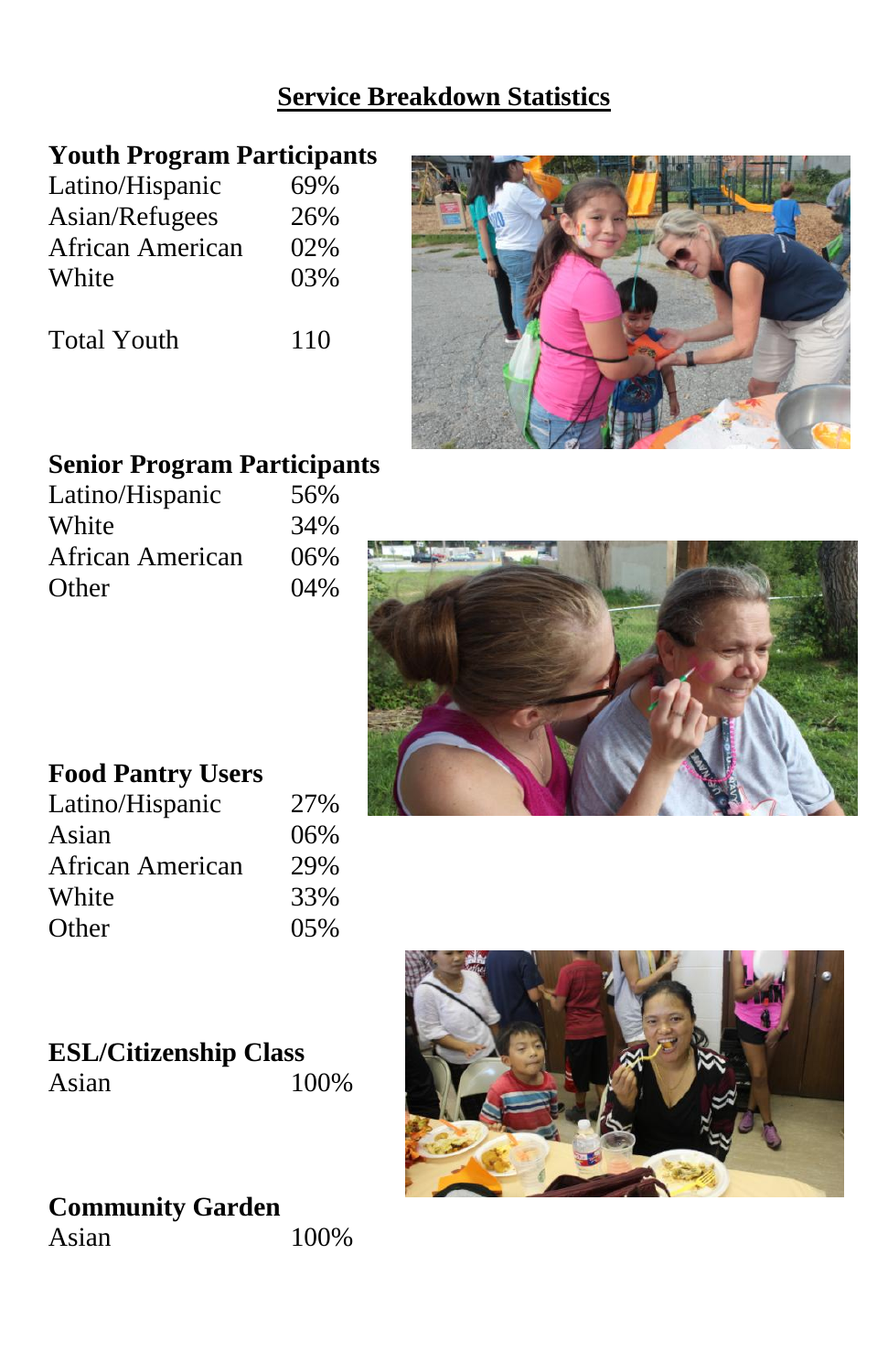#### **Bethel Personal Impacts**

"It's time to go home already?!! That was fast! I don't want to go home yet; can we stay a little longer?"  $-$  Ko

"My experience of the Bethel Mission Trip was awesome. We had fun and met new people, and I felt like it changed me." – Uriel



"I love being able to help no matter what it is and I enjoy coming to Bethel to volunteer!" – Joy









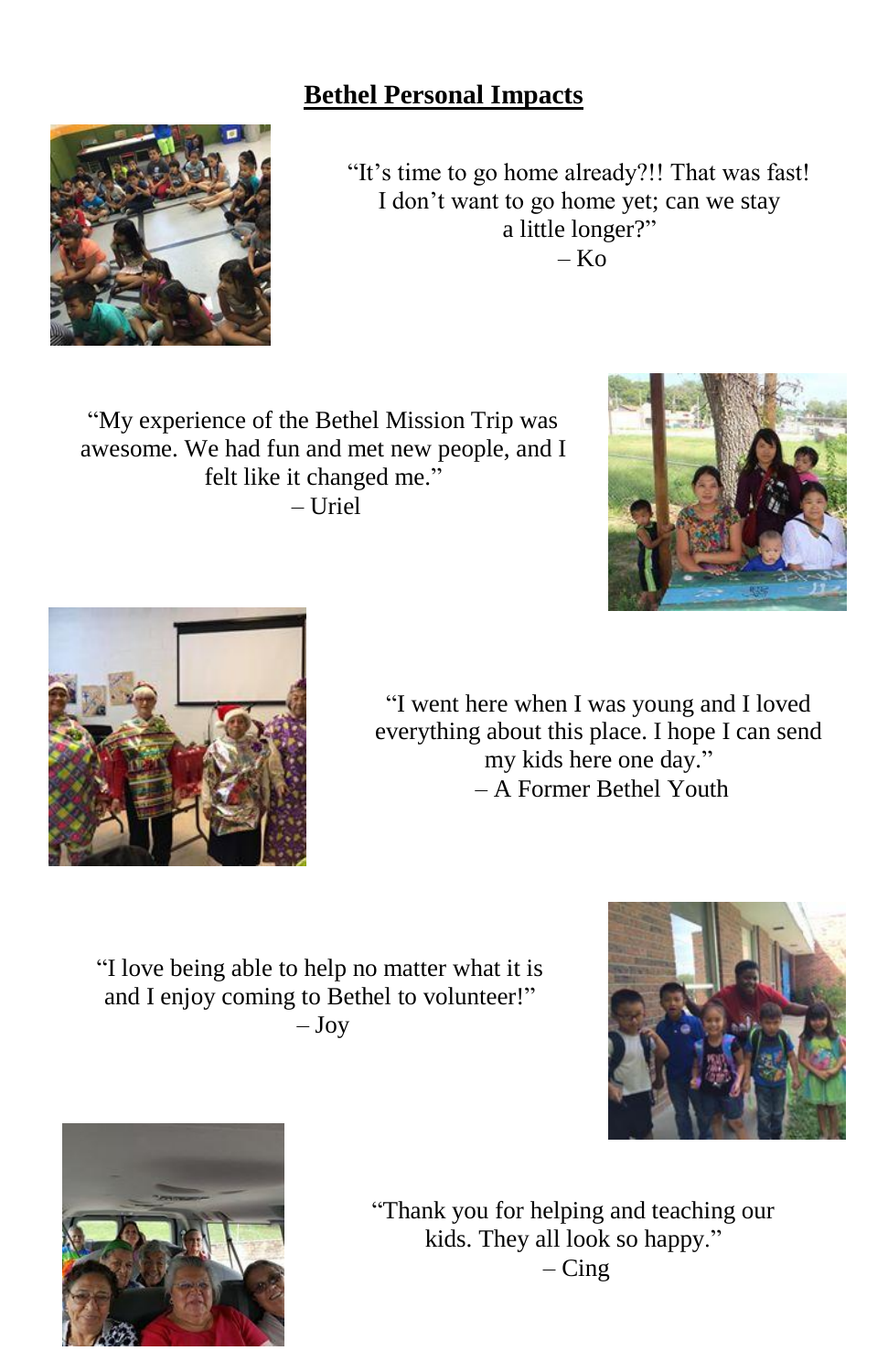

# **2016 Snap Shot**

January 22, 2016 First ESL/Citizenship class of the New Year

February 9, 2016 Bethel Youth enjoy a snack donated by Mid-Winter Mission Conference

> March 12 – 16, 2016 Bethel Mission trip to Hesston, KS



April 13, 2016 Bethel Beacons get Photoshop lesson at Nelson-Atkins Art Museum after tour

May 20, 2016 Bethel receives over 1,375 pounds of food from US Postal Services food drive

June 28, 2016 Bethel youth at the "\$chool of Economics" w/ Junior Achievements

> August 27, 2016 Bethel Annual Open Golf Tournament



September 24, 2016 Bethel Annual Fall Festival

October 14, 2016 Bethel reaches & surpasses campaign goal



November 19, 2016 "What, After High School" readiness seminar well attended & successful.

> December 10, 2016 Bethel Christmas Shop

December 17, 2016 University of Kansas Hospital Heroes volunteer sorting food for pantry